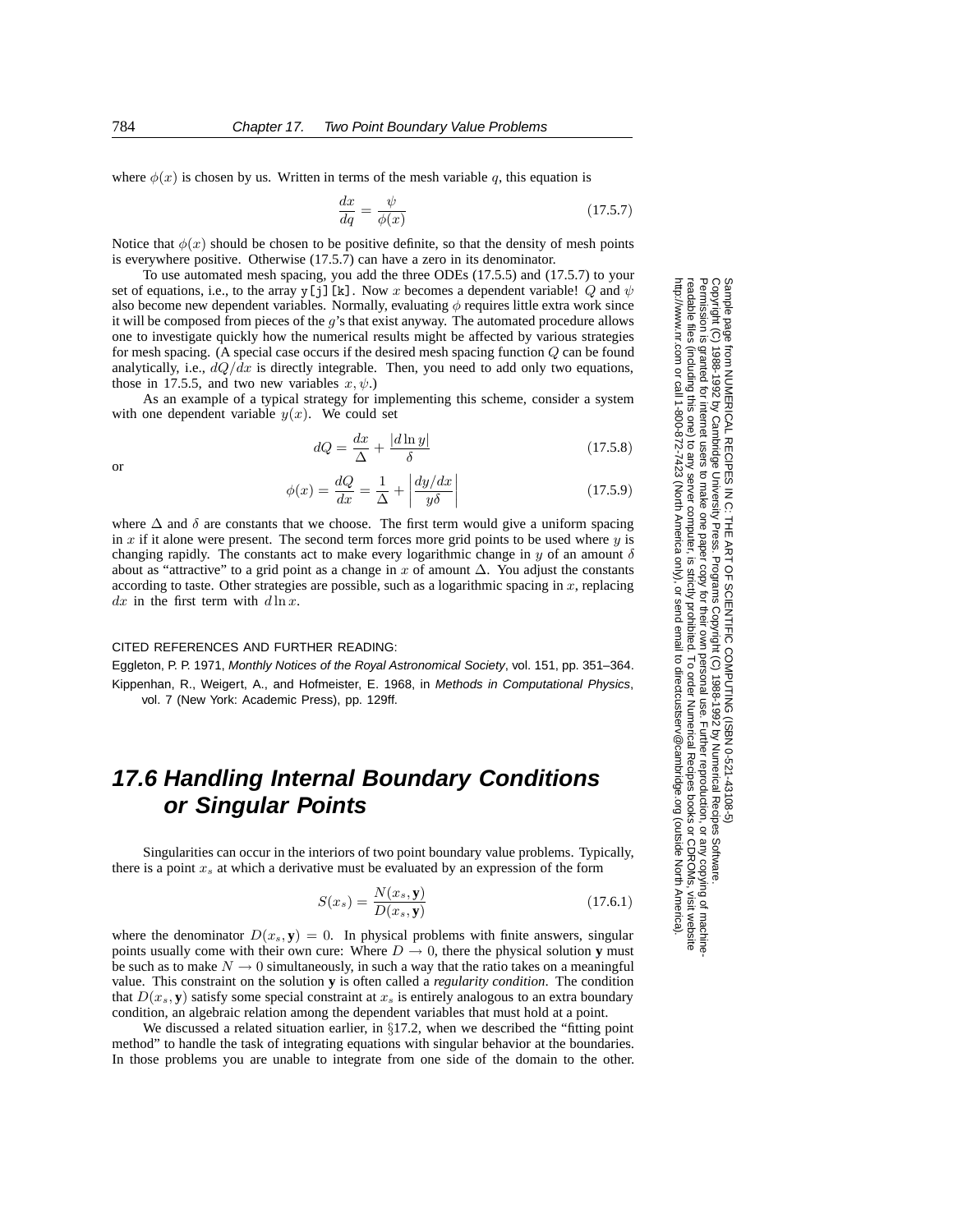

Figure 17.6.1. FDE matrix structure with an internal boundary condition. The internal condition introduces a special block. (a) Original form, compare with Figure 17.3.1; (b) final form, compare with Figure 17.3.2.

However, the ODEs do have well-behaved derivatives and solutions in the neighborhood of the singularity, so it is readily possible to integrate away from the point. Both the relaxation method and the method of "shooting" to a fitting point handle such problems easily. Also, in those problems the presence of singular behavior served to isolate some special boundary values that had to be satisfied to solve the equations.

The difference here is that we are concerned with singularities arising at intermediate points, where the location of the singular point depends on the solution, so is not known *a priori*. Consequently, we face a circular task: The singularity prevents us from finding a numerical solution, but we need a numerical solution to find its location. Such singularities are also associated with selecting a special value for some variable which allows the solution to satisfy the regularity condition at the singular point. Thus, internal singularities take on aspects of being internal boundary conditions.

One way of handling internal singularities is to treat the problem as a free boundary problem, as discussed at the end of §17.0. Suppose, as a simple example, we consider the equation

$$
\frac{dy}{dx} = \frac{N(x, y)}{D(x, y)}\tag{17.6.2}
$$

where  $N$  and  $D$  are required to pass through zero at some unknown point  $x_s$ . We add the equation

$$
z \equiv x_s - x_1 \qquad \frac{dz}{dx} = 0 \tag{17.6.3}
$$

Sample page t<br>Copyright (C) Copyright (C) 1988-1992 by Cambridge University Press.Sample page from NUMERICAL RECIPES IN C: THE ART OF SCIENTIFIC COMPUTING (ISBN 0-521-43108-5) ntp://www.nr.com or call 1-800-872-7423 (North America only), or send email to directcustserv@cambridge.org (outside North America). http://www.nr.com or call 1-800-872-7423 (North America only),readable files (including this one) to any server computer, is strictly prohibited. readable files (including this one) to any serverPermission is granted for internet users to make one paper copy for their own personal use. Further reproduction, or any copyin Permission is granted for internet users to make one paper copy for their own personal use. Further reproduction, or any copying of machine.<br>(including this one) to any server computer, is strictly prohibited. To order Numerical Recipes from NUMERICAL RECIPES IN C. THE ART OF SCIENTIFIC COMPUTING (ISBN 0-521-43108-5)<br>1988-1992 by Cambridge University Press. Programs Copyright (C) 1989-1992 by Numerical Recipes Software computer, is strictly prohibited. To order Numerical Recipes booksPrograms Copyright (C) 1988-1992 by Numerical Recipes Software. or send email to directcustserv@cambridge.org (outside North America). or CDROMs, visit website g of machine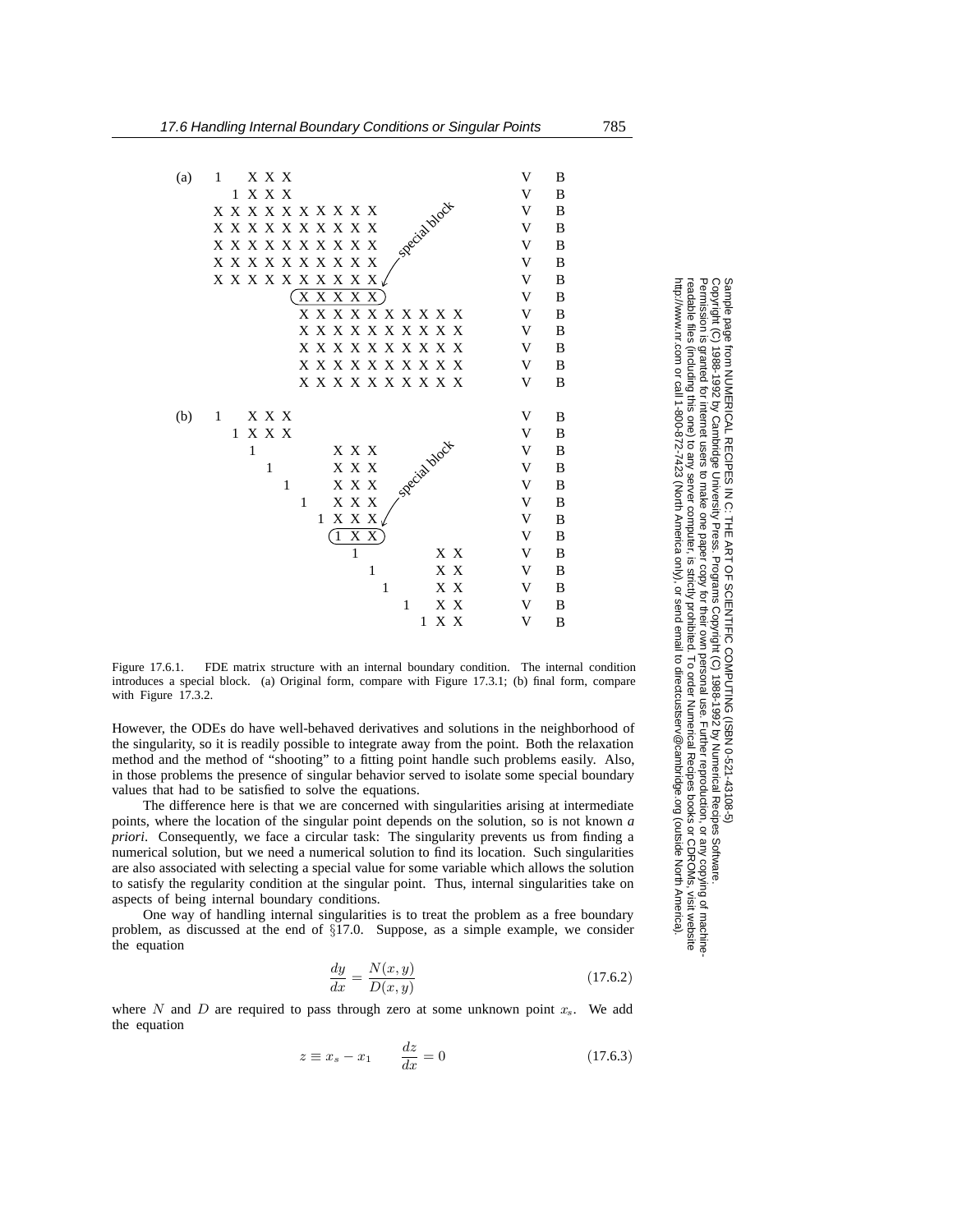where  $x<sub>s</sub>$  is the unknown location of the singularity, and change the independent variable to  $t$  by setting

$$
x - x_1 = tz, \qquad 0 \le t \le 1 \tag{17.6.4}
$$

The boundary conditions at  $t = 1$  become

$$
N(x, y) = 0, \qquad D(x, y) = 0 \tag{17.6.5}
$$

Use of an adaptive mesh as discussed in the previous section is another way to overcome the difficulties of an internal singularity. For the problem (17.6.2), we add the mesh spacing equations

$$
\frac{dQ}{dq} = \psi \tag{17.6.6}
$$

$$
\frac{d\psi}{dq} = 0\tag{17.6.7}
$$

with a simple mesh spacing function that maps x uniformly into  $q$ , where  $q$  runs from 1 to M, the number of mesh points:

$$
Q(x) = x - x_1, \quad \frac{dQ}{dx} = 1
$$
 (17.6.8)

Having added three first-order differential equations, we must also add their corresponding boundary conditions. If there were no singularity, these could simply be

at 
$$
q = 1
$$
:  $x = x_1$ ,  $Q = 0$  (17.6.9)

at 
$$
q = M
$$
:  $x = x_2$  (17.6.10)

and a total of N values  $y_i$  specified at  $q = 1$ . In this case the problem is essentially an initial value problem with all boundary conditions specified at  $x_1$  and the mesh spacing function is superfluous.

However, in the actual case at hand we impose the conditions

at 
$$
q = 1:
$$
  $x = x_1$ ,  $Q = 0$  (17.6.11)

at 
$$
q = M
$$
:  $N(x, y) = 0$ ,  $D(x, y) = 0$  (17.6.12)

and  $N - 1$  values  $y_i$  at  $q = 1$ . The "missing"  $y_i$  is to be adjusted, in other words, so as to make the solution go through the singular point in a regular (zero-over-zero) rather than irregular (finite-over-zero) manner. Notice also that these boundary conditions do not directly impose a value for  $x_2$ , which becomes an adjustable parameter that the code varies in an attempt to match the regularity condition.

In this example the singularity occurred at a boundary, and the complication arose because the location of the boundary was unknown. In other problems we might wish to continue the integration beyond the internal singularity. For the example given above, we could simply integrate the ODEs to the singular point, then as a separate problem recommence the integration from the singular point on as far we care to go. However, in other cases the singularity occurs internally, but does not completely determine the problem: There are still some more boundary conditions to be satisfied further along in the mesh. Such cases present no difficulty in principle, but do require some adaptation of the relaxation code given in §17.3. In effect all you need to do is to add a "special" block of equations at the mesh point where the internal boundary conditions occur, and do the proper bookkeeping.

Figure 17.6.1 illustrates a concrete example where the overall problem contains 5 equations with 2 boundary conditions at the first point, one "internal" boundary condition, and two final boundary conditions. The figure shows the structure of the overall matrix equations along the diagonal in the vicinity of the special block. In the middle of the domain, blocks typically involve 5 equations (rows) in 10 unknowns (columns). For each block prior to the special block, the initial boundary conditions provided enough information to zero the first two columns of the blocks. The five FDEs eliminate five more columns, and the final three columns need to be stored for the backsubstitution step (as described in  $\S17.3$ ). To handle the extra condition we break the normal cycle and add a special block with only one equation:

Sample page t<br>Copyright (C) Copyright (C) 1988-1992 by Cambridge University Press.Sample page from NUMERICAL RECIPES IN C: THE ART OF SCIENTIFIC COMPUTING (ISBN 0-521-43108-5) http://www.nr.com or call 1-800-872-7423 (North America only),readable files (including this one) to any serverPermission is granted for internet users to make one paper copy for their own personal use. Further reproduction, or any copyin Permission is granted for internet users from NUMERICAL RECIPES IN C: THE ART OF SCIENTIFIC COMPUTING (ISBN 0-521-43108-5)<br>1988-1992 by Cambridge University Press. Programs Copyright (C) 1988-1992 by Numerical Recipes Software computer, is strictly prohibited. To order Numerical Recipes booksPrograms Copyright (C) 1988-1992 by Numerical Recipes Software. or send email to directcustserv@cambridge.org (outside North America). or CDROMs, visit website g of machine